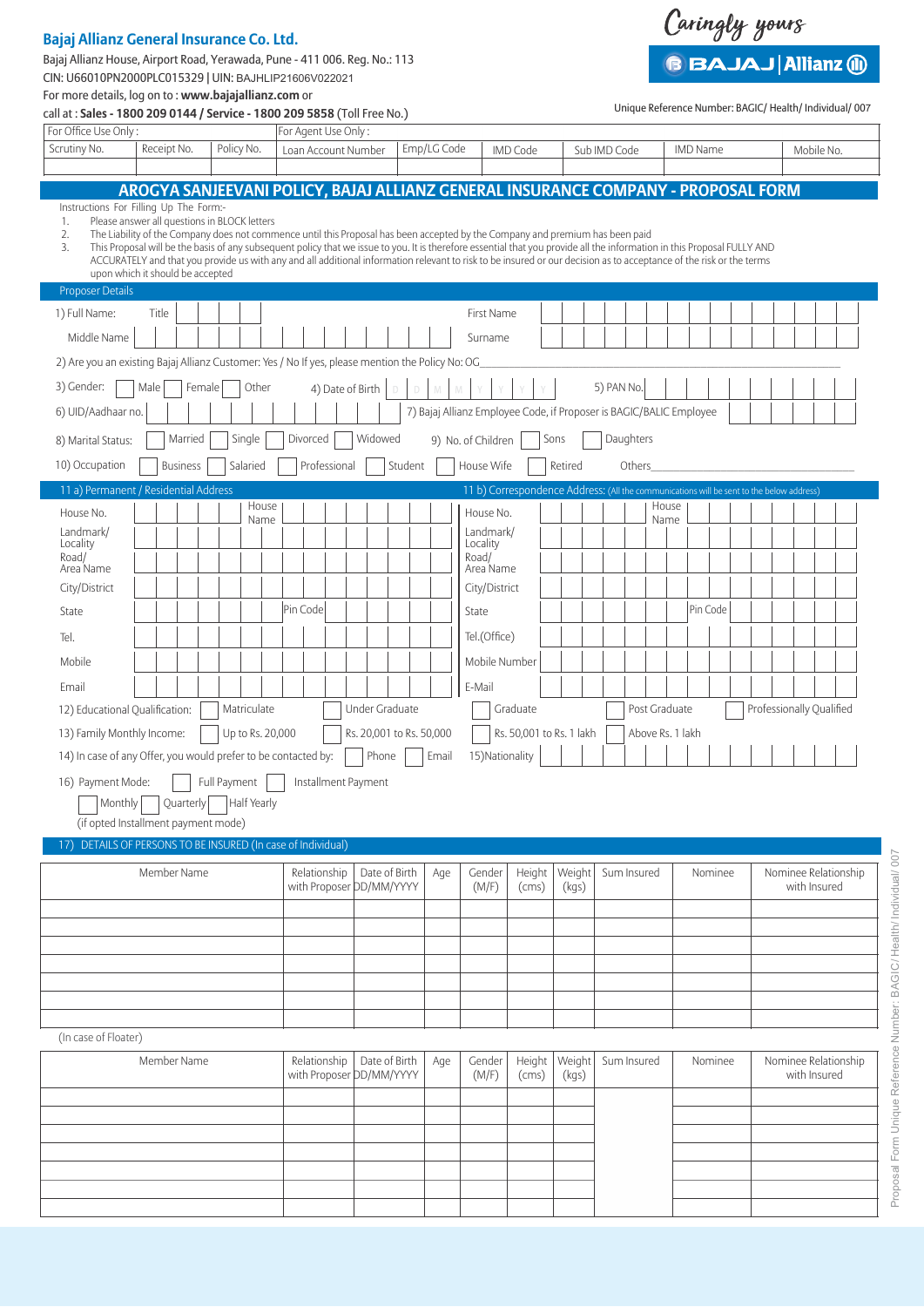

 $\sqrt{\frac{1}{1}}$  Yes  $\sqrt{\frac{1}{1}}$  No

18) Do you smoke cigarettes or consume tobacco (chewing paste) / alcohol, nicotine or marijuana in any form? Please give duration and daily  $\mathsf{consumption?}\color{blue} \overbrace{\color{blue} \text{consum} \color{blue} \text{max} \color{blue} \text{sum} \color{blue} \text{max} \color{blue} \text{max} \color{blue} \text{max} \color{blue} \text{max} \color{blue} \text{max} \color{blue} \text{max} \color{blue} \text{max} \color{blue} \text{max} \color{blue} \text{max} \color{blue} \text{max} \color{blue} \text{max} \color{blue} \text{max} \color{blue} \text{max} \color{blue} \text{max} \color{blue} \text{max} \color{blue} \text{max} \color{blue} \text{max} \color{blue$ 

19) Has any proposal for life, critical illness or health related insurance on your life or lives ever been postponed, declined or accepted on special terms? If yes, give details

| 20) Has any of the persons to be insured suffer from/or investigated for any of the following? |  |  |  |  |  |
|------------------------------------------------------------------------------------------------|--|--|--|--|--|
|                                                                                                |  |  |  |  |  |
|                                                                                                |  |  |  |  |  |

Disorder of the heart, or circulatory system, chest pain, high blood pressure, stroke, asthma any respiratory conditions, cancer tumor lump of any kind, diabetes, hepatitis, disorder of urinary tract or kidneys, blood disorder, any mental or psychiatric conditions, any disease of brain or nervous system, fits (epilepsy) slipped disc, backache, any congenital/ birth defects/ urinary diseases, AIDS or positive HIV.  $Yes$  No

 $\_$  , and the set of the set of the set of the set of the set of the set of the set of the set of the set of the set of the set of the set of the set of the set of the set of the set of the set of the set of the set of th

21) Have you or any of the persons proposed to be insured were/are detected as Covid positive?

22) Do you or any of the family members to be covered have/had any health complaints/met with any accident in the past 4 years and prior to 4 years and have been taking treatment, regular medication (self/ prescribed)or planned for any treatment / surgery / hospitalization? (Please provide details in the table given below) If the reply is YES for question 20 to 22, please share details in below table  $\Box$  Yes  $\Box$  No

| Member Name | Name of the Illness/injury suffered<br>/suffering in the past | Treatment details | Date first treated | Current Status of the<br>Illness/Diseases/Injury | Vaccinated against<br>COVID-19? (Yes/No) |
|-------------|---------------------------------------------------------------|-------------------|--------------------|--------------------------------------------------|------------------------------------------|
|             |                                                               |                   |                    |                                                  |                                          |
|             |                                                               |                   |                    |                                                  |                                          |
|             |                                                               |                   |                    |                                                  |                                          |
|             |                                                               |                   |                    |                                                  |                                          |
|             |                                                               |                   |                    |                                                  |                                          |
|             |                                                               |                   |                    |                                                  |                                          |

23) Have any of your immediate family members (father, mother, brother or sister) have/ had diabetes, hypertension, cancer, heart attack, or stroke and at What age? If yes, was it before age 60 years or after 60 years?

| Member Name | Relationship with Proposer | Disease Name | At what Age illness suffered |
|-------------|----------------------------|--------------|------------------------------|
|             |                            |              |                              |
|             |                            |              |                              |
|             |                            |              |                              |
|             |                            |              |                              |
|             |                            |              |                              |
|             |                            |              |                              |
|             |                            |              |                              |
|             |                            |              |                              |

#### 24) Payment Details:  $\Box$  Cash  $\Box$  Cheque  $\Box$  DD  $\Box$  Credit Card  $\Box$  Debit Card

| Amount | uuttivu. | Jafr | $1 - 1$<br>r Name<br>5dHK | Branch |
|--------|----------|------|---------------------------|--------|
|        |          |      |                           |        |

#### Declaration

I/ We hereby declare, on my behalf and on behalf of all persons proposed to be insured, that the above statements, answers and/ or particulars given by me are true and complete in all respects to the best of my knowledge and that I/ We am/ are authorized to propose on behalf of these other persons.

I understand that the information provided by me will form the basis of the Individual Policy/floater Policy, and the proposal is subject to the Board approved underwriting policy of the Company and that the Policy will come into force only after Company's full receipt and realization of the premium chargeable.

I/ We further declare that I/ we will notify in writing any change occurring in the occupation or general health of the Insured Person(s) to be insured/ proposer after the proposal has been submitted but before communication of the risk acceptance by the Company. Upon renewal of Policy, I/We agree to abide by the standard Terms and Conditions, unless otherwise mentioned by the Company in renewal Policy Schedule or attachments thereto.

I/ We declare and consent to the company seeking medical information from any doctor or from a hospital/institution who at anytime has attended on the Proposer/Insured Person to be I/We authorize the company to share information pertaining to my proposal including the medical records for the sole purpose of proposal underwriting and/ or claims settlement and with any reinsurer, Governmental and/or Regulatory authority. insured or from any past or present employer concerning anything which affects the physical or mental health of the life to be assured/ proposer and seeking information from any insurance company to which an application for insurance on the life to be assured/proposer has been made for the purpose of underwriting the proposal and/or claim settlement.

Date \_\_\_\_ / \_\_\_\_/ \_\_\_\_\_\_\_\_\_

\* Signature/ Thumb Impression of the Proposer

\*\*Certified that the contents of the Proposal Form and documents have been fully explained to the Proposer in the language known to him and that he/they have fully understood the significance of the proposed contract\*

Date

Place: \_\_\_\_\_\_\_\_\_\_\_\_\_\_\_\_\_\_

Place :

\*Please read declaration wordings carefully before signing the proposal form.

Signature (On behalf of Proposer)

 $INSI$  IRANCE ACT 1938 SECTION  $\Delta$ 1. Prohibiti \*\*This is required only where, for any reason, the Proposal Form and other connected papers are not filled by the Prospect/Proposer or if the Prospect/Propose is not knowing English.

No person shall allow or offer to allow either directly or indirectly, as an inducement to any person to take out or renew or continue an insurance in respect of any kind of risk relating to lives or property in India, any rebate of the whole or part of the commission payable or any rebate of the premium shown on the policy, nor shall any person taking out or renewing or continuing a policy accept any rebate, except such rebate as may be allowed in accordance with the published prospectus or tables of the insurer. Any person making default in complying with the provisions of this section shall be liable for a penalty which may extend to ten lakh rupees.

To support our Go Green initiative, we will send policy copy link on your registered mobile number / email id. This is a digitally signed valid document. Please tick the box, if you still want to receive physical copy of your insurance policy. GoGreen

| Q |                                                   |                                                                                                                                                                                                                                |       |                                           |  |
|---|---------------------------------------------------|--------------------------------------------------------------------------------------------------------------------------------------------------------------------------------------------------------------------------------|-------|-------------------------------------------|--|
|   |                                                   |                                                                                                                                                                                                                                |       |                                           |  |
| σ | ACKNOWLEDGEMENT:                                  |                                                                                                                                                                                                                                |       |                                           |  |
|   | Received from Ms. / Mrs. / Mr:                    |                                                                                                                                                                                                                                |       |                                           |  |
|   | sum of Rs.                                        | _through Cash# / Cheque / DD / Credit Card / Debit Card No.                                                                                                                                                                    |       | _against your proposal for Health Policy. |  |
|   | Signature of Bajaj Allianz Official/Intermediary: |                                                                                                                                                                                                                                | Date: | Place:<br>Time:                           |  |
|   | Bajaj Allianz Official / Intermediary Name:       |                                                                                                                                                                                                                                |       |                                           |  |
|   |                                                   | Note: Neither the submission of a completed proposal for insurance or any payment for any policy sought oblige the Company to agree to issue a policy, which decision is and always shall be in the Company's sole and absolut |       |                                           |  |